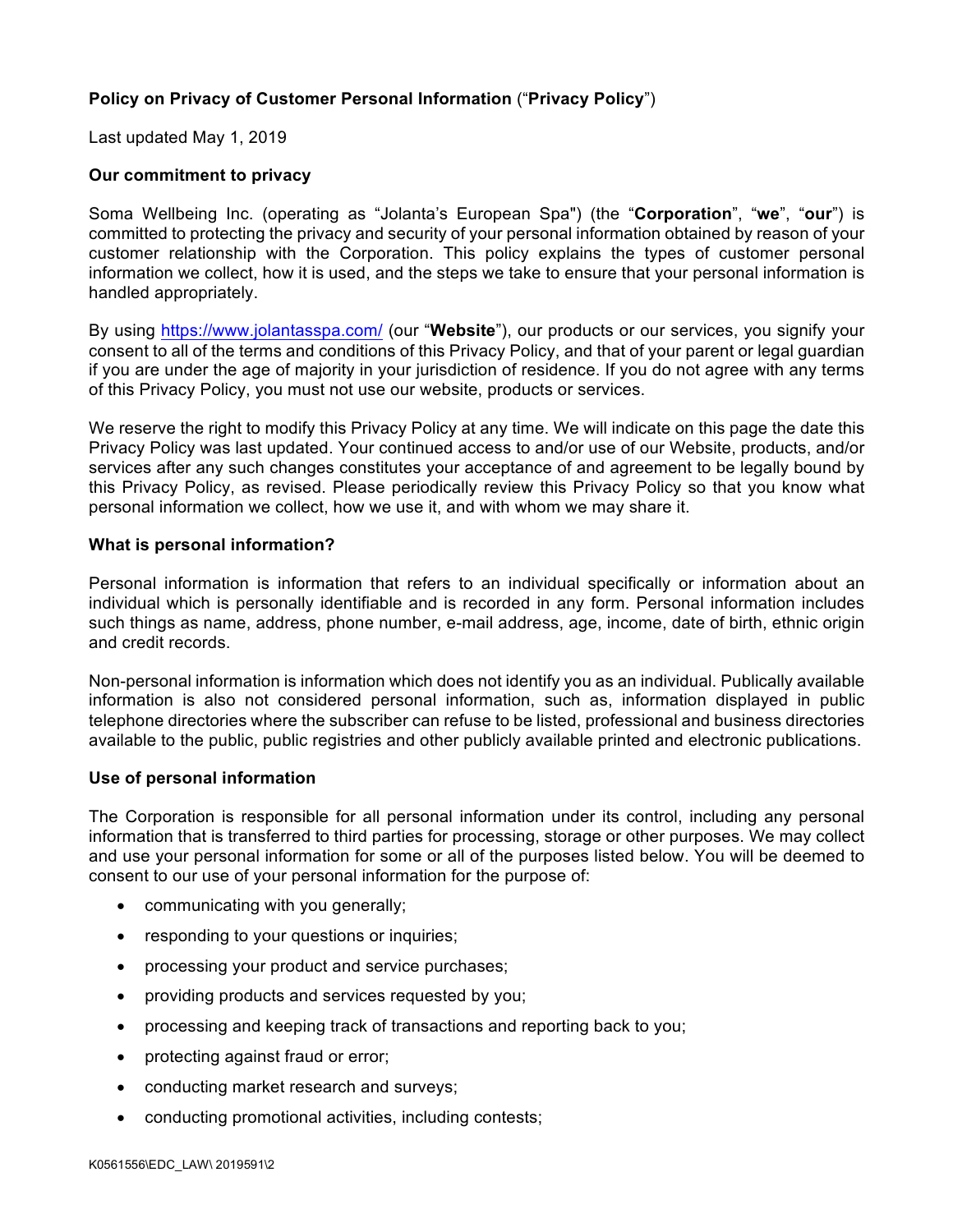- recommending products and services that the Corporation believes will be of interest to you;
- improving our products, services and Website;
- complying with legal and governmental requirements;
- fulfilling any other purpose that would be reasonably apparent to the average person at the time we collect it from you.

We may transfer your Personal Information to third party service providers that assist us with carrying out these purposes. For example, we may use third party service providers to facilitate payments.

We may also use or disclose your Personal Information to third parties if we have reason to believe that using or disclosing such information is necessary to: (i) conduct investigations of possible breaches of law; (ii) identify, contact, or bring legal action against someone who may be violating an agreement they have with us; (iii) investigate security breaches or cooperate with government authorities pursuant to a legal matter, for example, if we are subject to a subpoena, court order, or the information is requested by the police or another law enforcement entity; or (iv) to protect our rights, safety or property.

Otherwise, the Corporation will obtain your express consent (by verbal, written or electronic agreement) to collect, use or disclose your personal information for purposes other than as listed above. You can change your consent preferences at any time by contacting the Corporation. To change your preferences, refer to the "How to contact us" section below.

### **Collection of information**

The Corporation collects only the information required to provide products and services to you. The Corporation will collect personal information only by clear, fair and lawful means.

We receive and store any information you enter on our Website or give us in any other way such as by phone, e-mail, on paper and in person. You can choose not to provide certain information, but then you might not be able to take advantage of our products, services or Website.

#### **Information we collect automatically**

Like many other websites, we also receive and store certain types of information whenever you interact with us online. For example, we use "cookies," and we obtain certain types of information when your web browser accesses our Website. Cookies are alphanumeric identifiers that we transfer to your computer's hard drive through your web browser, to enable our systems to recognize your browser and to provide features. This non-personal information is used for Website and system administration purposes.

The "help" portion of the toolbar on most browsers will tell you how to prevent your browser from accepting new cookies, how to have the browser notify you when you receive a new cookie, or how to disable cookies altogether. Additionally, you can disable or delete similar data used by browser addons, such as Flash cookies, by changing the add-on's settings or visiting the website of its manufacturer. Because cookies allow you to take advantage of some of our Website's essential features, we recommend that you leave them turned on.

Examples of the information we collect and analyze include, where applicable, the Internet protocol (IP) address used to connect your computer to the Internet; computer and connection information, such as browser type, version and timezone setting, browser plug-in types and versions, operating system, and platform; purchase history, which we may aggregate with similar information from other customers to create features such as "most popular" or "best selling" lists; the full Uniform Resource Locators (URL)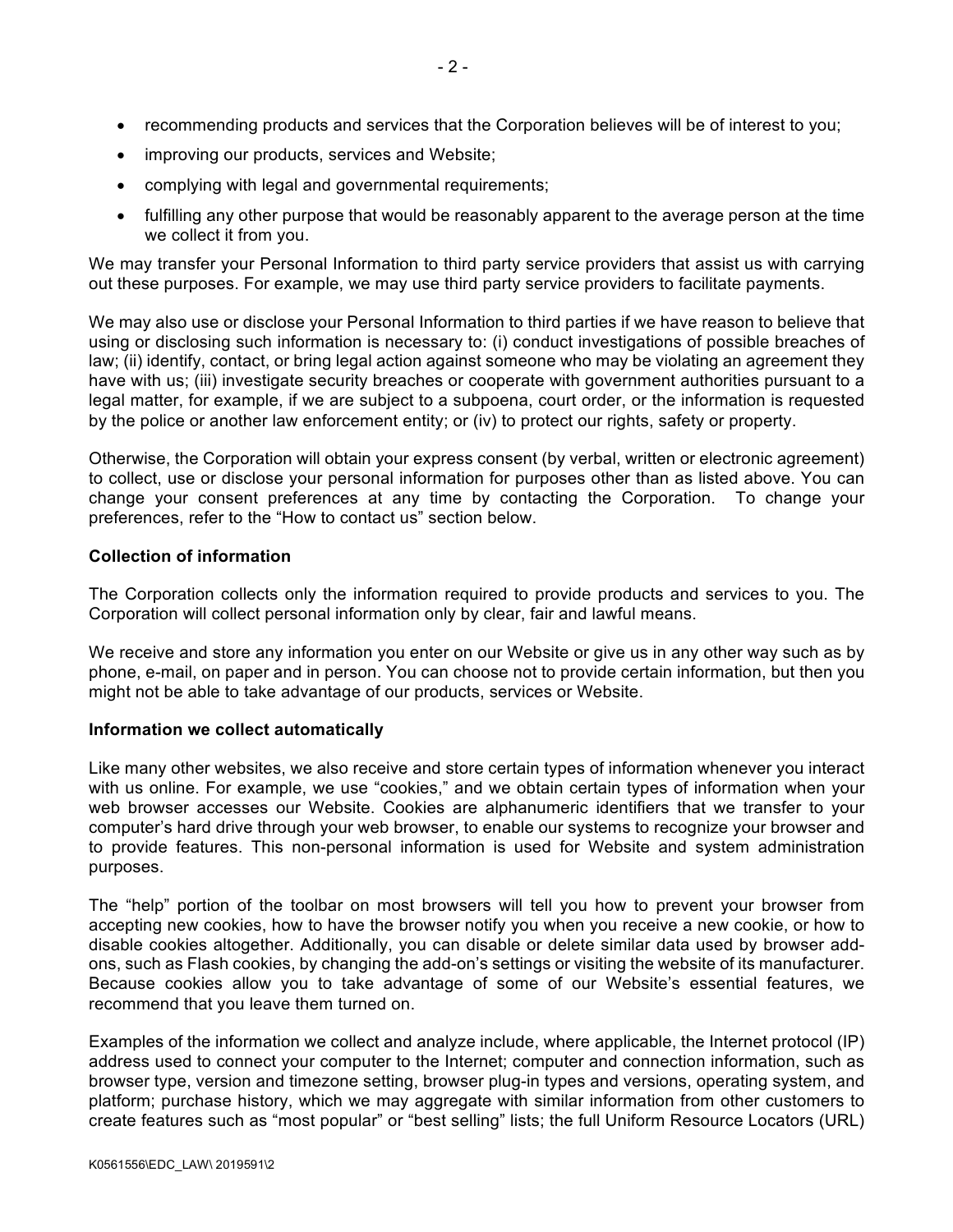clickstream to, through, and from our website, including date and time; cookie numbers; products you viewed or searched for; and the telephone number used to call our customer service number. We may also use browser data such as cookies, Flash cookies (also known as Flash Local Shared Objects), or similar data on certain parts of our website for fraud prevention and other purposes. During some visits we may use software tools such as JavaScript to measure and collect session information, including page response times, download errors, length of visits to certain pages, page interaction information (such as scrolling, clicks, and mouse-overs), and methods used to browse away from the page. If you have created an account on our Website we also collect and store your e-mail address, login, and password.

## **Sharing your information**

The Corporation does not disclose personal information to any organization or person for any reason, except the purposes listed below. If your personal information is shared with third parties, those third parties are bound by appropriate agreements with the Corporation to secure and protect the confidentiality of your personal information. You are deemed to consent to disclosure of your personal information for the following purposes:

- We may employ other companies and individuals to perform functions on our behalf. Information is shared with such companies and individuals only to the extent and for the purposes necessary to perform their functions, but they may not use it for other purposes. We may use service providers located outside of Canada, and, if applicable, your personal information may be processed and stored in other countries and therefore may be subject to disclosure under the laws of those countries.
- As we continue to develop our business, we might sell or buy stores, subsidiaries, or business units. In such transactions, customer information generally is one of the transferred business assets but remains subject to the promises made in any pre-existing Privacy Notice (unless, of course, the customer consents otherwise). Also, in the unlikely event that the Corporation or substantially all of its assets are acquired, customer information of course will be one of the transferred assets.

## **Retention of information**

The Corporation retains your personal information only as long as it is required for our business relationship or as required by federal and provincial laws. You may request that we remove your information from our records. Subject to our requirements for continued retention of your information, for example, for billing, audit, or warranty purposes, we will make every reasonable effort to honour your request.

#### **How can I access my information?**

You may request access to the personal information we have on record in order to review and amend the information, as appropriate. In circumstances where your personal information has been provided by a third party, we will refer you to that party (e.g. credit bureaus). To access your personal information, refer to the "How to contact us" section below.

Upon receiving a request to access your personal information, the Corporation will:

- verify your identity;
- inform you about what type of personal information we have on record or in our control, how it is used and to whom it may have been disclosed;